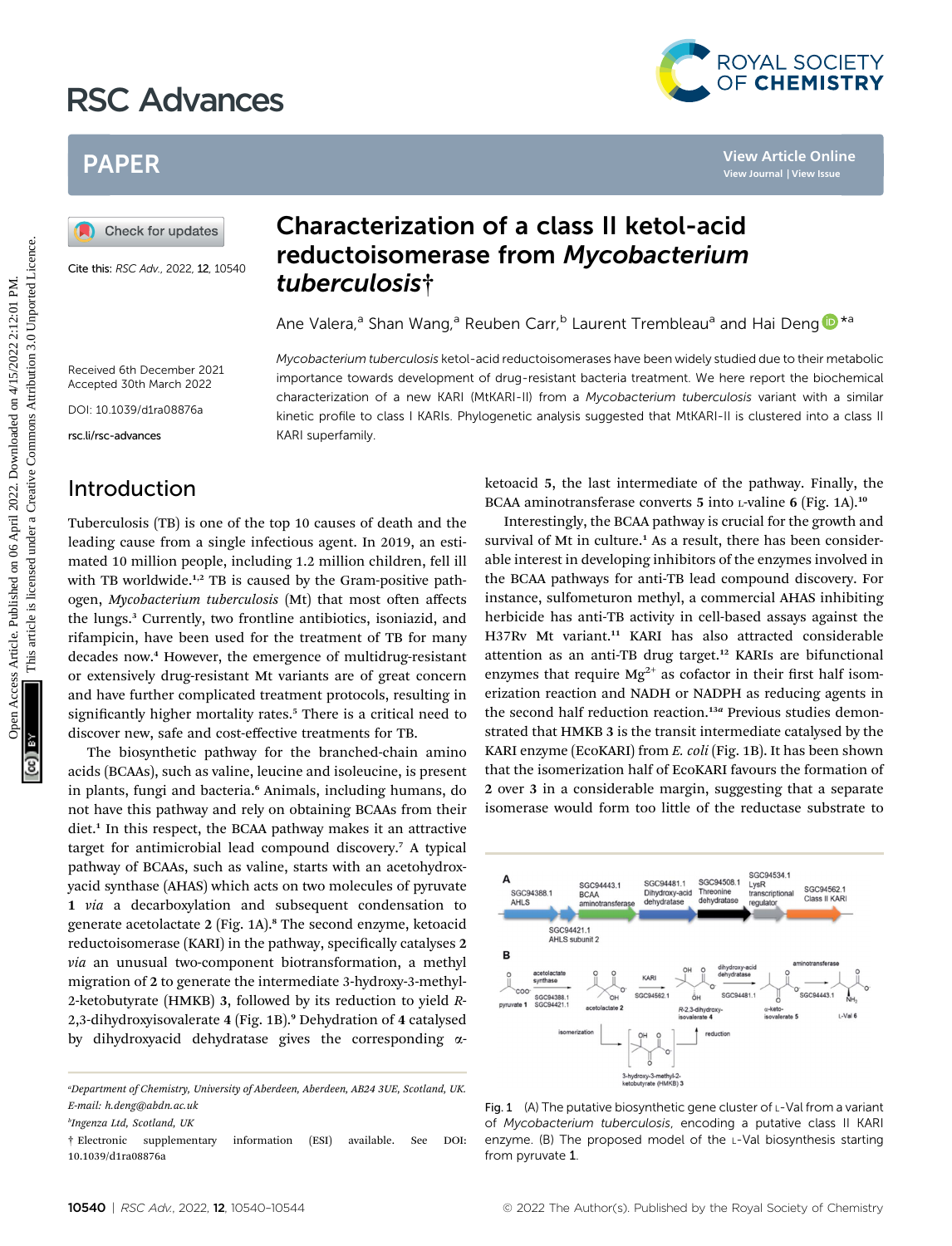constitute an efficient system. Combining the two reactions at the single active site overcomes this difficulty, indicating that substrate isomerization and reduction are coordinated processes that are conceptually inseparable. As such 3 is regarded as a transit intermediate with little or no biological significance.<sup>13b</sup>

There are two types of KARIs. The difference between class I and class II KARIs relies on their length and on the organisms in which this enzyme is expressed.<sup>14</sup> Class I KARIs present a shorter aminoacidic sequence and are commonly found in microorganisms in comparison to class II KARIs mostly present in plants which are  $\sim$ 140 AA residues longer than the class I counterparts.<sup>6</sup> Due to its metabolic importance, KARI from Mt has extensively been studied and its structure has been solved.<sup>14</sup> MtKARI is a typical class I KARI with a sequence length of 337 amino acid residues which only utilize NADPH as the reducing agent.<sup>1</sup>

Recent advances of next-generation genome sequencing technology have witnessed an improved understanding of the genetic diversity of Mt and Mt variants which translates into significant differences in immunogenicity and virulence.<sup>15</sup> Such genetic diversity among Mt strains is thought to be partly because of horizontal gene transfer (HGT) from unrelated bacterial species.<sup>16</sup> Indeed, a recent phylogenetic analysis<sup>17</sup> strongly suggested that the gene encoded for polyadenylate polymerase in the Mt variant 2926STDY5723586, an enzyme catalysing polyadenylation of RNA 3′-ends for the bacterial RNA degradation pathway, is likely to be originated from the potential donor strain, Morganella morganii, a  $\gamma$ -proteobacterial opportunistic pathogen found in intestinal tracts of humans, mammals, and reptiles as normal flora.

This is also the case for the gene encoding for KARI. While the majority of Mt and Mt variants contain class I KARIs, the Mt strain 2926STDY5723586 possesses an unusual putative KARI (MtKARI-II, access no SGC94562.1) with an annotated sequence length of 491 amino acid residues. Examination of the corresponding genetic surrounding allowed the identification of three genes encoding putative AHAS (SGC94388.1), BCAA aminotransferase (SGC94443.1), and dihydroxyacid dehydratase (SGC94481.1), respectively (Fig. 1A). Interestingly, MtKARI-II contains identical sequences at DNA level (100% DNA sequence identity) and amino acidic level (100% AA identity) with the one from the variant of Morganella morganii N18-00103, suggesting a possible HGT between two species.<sup>16</sup>

Here, we report the characterization of MtKARI-II from the Mt variant strain 2926STDY5723586. Our kinetic analysis demonstrates that MtKARI-II displays a similar kinetic profile in comparison to the typical class II KARI (EcoKARI) from E. coli. We also demonstrate that MtKARI-II efficiently converts the synthetic HMKB 3 into either acetolactate 2 via isomerization in the absence of NADPH or R-2,3-dihydroxyisovalerate 4 via reduction by NADPH, demonstrating a two-step enzymatic process. Interestingly, MtKARI-II can utilise both NADPH and NADH as the reducing agents, a clear difference to the MtKARI previously studied. Finally, our phylogenetic analysis suggests that MtKARI-II diverges from the class I KARIs, including MtKARI and is clustered into the class II KARIs.

### Results and discussion

To validate the function of the putative gene product (SGC94443.1) in the Mt variant strain 2926STDY5723586, we then set out to overexpress the gene in E. coli BL-21 (DE3). The recombinant MtKARI-II was expressed as an N-terminal  $His_{6}$ protein and the soluble protein was purified to near homogeneity with the expected molecular weight (54 kDa) as indicated in the SDS page analysis (Fig. S1<sup>†</sup>). Incubation at 37  $\degree$ C of MtKARI-II (65  $\mu$ M) with MgCl<sub>2</sub> (10 mM), NADPH (0.22 mM) in 0.1 M Tris/HCl buffer ( $pH = 8.0$ ) and various concentrations of 2 provided compound 4, the molecular identity of which was confirmed by UHPLC-high resolution-electrospray ionisationmass spectrometry (MS) (UHPLC-HR-ESI-MS), indicating that the putative MtKARI-II is indeed a KARI enzyme (Fig. S2†).

The activity of MtKARI-II was estimated from NADPH oxidation by 2 by measuring the absorption at 340 nm using an extinction coefficient of 6220  $M^{-1}$  cm<sup>-1</sup>. By this assay, MtKARI-II was found to have catalytic parameters that are in good agreement with those reported for EcoKARI with  $k_{\text{cat}} = 2.23 \pm 0.1 \text{ s}^{-1}$ ,  $K_M = 250 \pm 30 \mu M$ ,<sup>18</sup> MtKARI with  $k_{cat} = 1.4 \pm 0.02 \text{ s}^{-1}$ ,  $K_M = 110$ <br>+ 4 uM (ref. 1) (Table S1<sup>+</sup>) and MtH27Dy (Mth Py) and Mt H27De  $\pm$  4 µM (ref. 1) (Table S1†) and MtH37Rv (Mtb-Rv) and Mt H37Ra (Mtb-Ra) strains with a  $K_M = 110 \pm 4 \mu M$ <sup>18</sup> MtKARI-II also displayed similar catalytic parameters to that found for KARIs from other microorganisms, suggesting a conserved reaction mechanism (Table S1†). Interestingly, MtKARI-II could use NADH as the reducing agent, albeit less efficiently. The catalytic parameters for 2 are  $k_{\text{cat}} = 71.5 \pm 4.77 \text{ s}^{-1}$ ,  $K_M = 488.76 \pm 57.04 \text{ }\mu\text{M}$ , suggesting<br>that MtVAPLU has a soferior proformac for NADPLU rather than that MtKARI-II has a cofactor preference for NADPH rather than NADH. While most KARIs prefer NADPH as a cofactor, a few bacterial KARIs were also reported to utilize both NADPH and NADH as reducing agents. There has been considerable interest in exploring the biocatalytic potential of NADH-dependent KARIs as they are desirable in industrial applications including anaerobic fermentation to produce branched-chain amino acid or biofuels.<sup>19</sup> The fact that MtKARI-II is a new NADH/NADPH bicofactor-dependent KARI suggested that this Mt variant may possess a considerable degree of evolutionary advantages because living cells usually contain higher levels of NADH. Paper<br>
Consider the original control on the different on the different on the signal control on the signal control on the signal control on the signal control on the signal control of the signal control on the signal cont

> KARIs have been proposed to be bifunctional enzymes with two catalytic sites, one for the isomerization reaction and the second for the reduction step. To confirm whether MtKARI-II follows a similar process, we set out to synthesize HMKB 3. Various synthetic approaches have been reported in the literature. One attempt involves the bromination of commercially available ethyl 3-methyl-2-oxobutyrate 7 with  $Br<sub>2</sub>$ , followed by hydrolysis providing 3 (Scheme S1<sup>†</sup>).<sup>20</sup> The second method starts with the esterification of the commercially available dichloroacetyl chloride 8, followed by a Darzens condensation with acetone to form the oxirane ester intermediate 10, which is hydrolysed to lead to the desired monosodium salt 3 in a straightforward manner.<sup>21</sup>

> We synthesized HMKB using the second approach above following a protocol described in a patent as the synthetic steps appeared straightforward with an excellent reported yield. After the optimization of the protocols, we were able to produce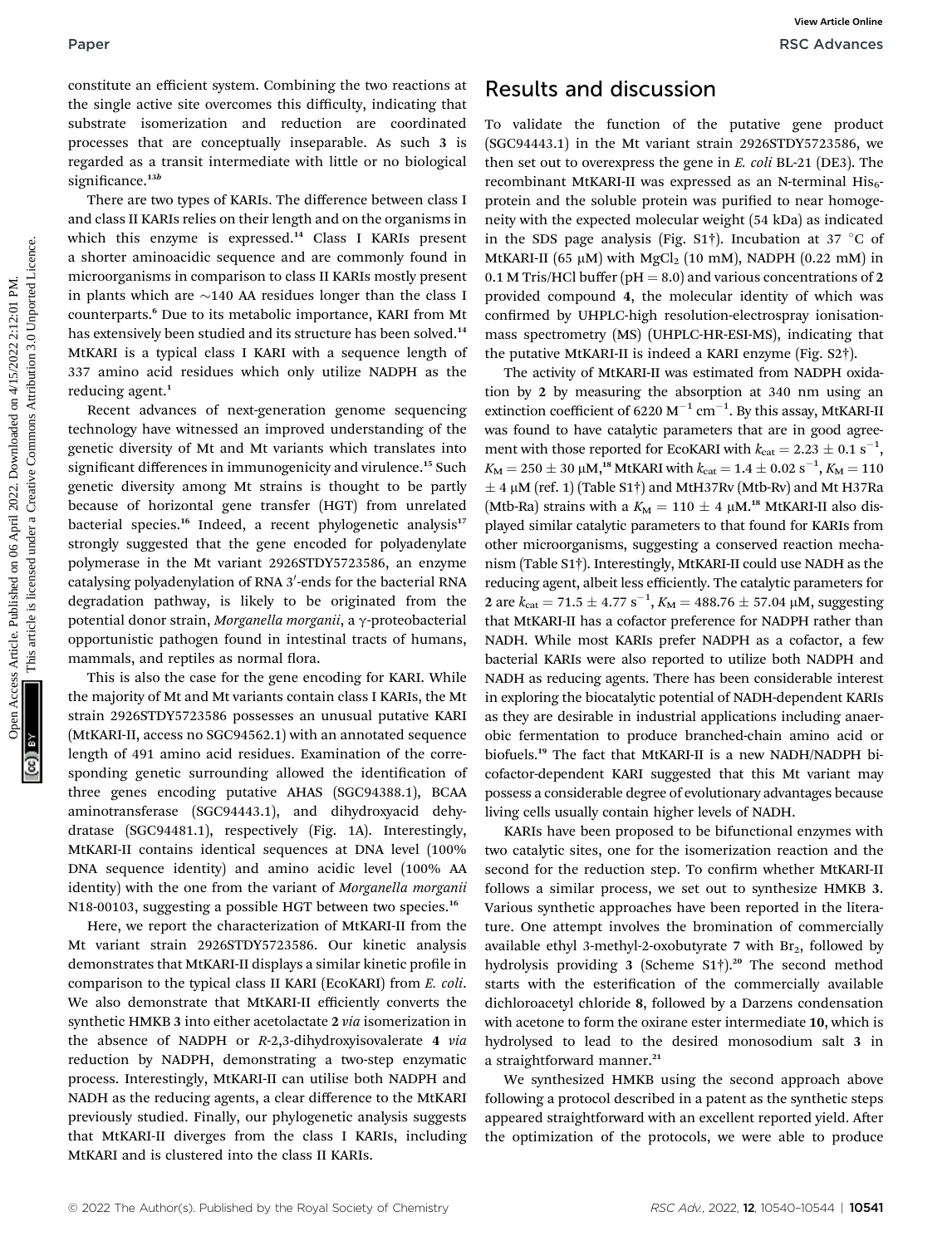

Fig. 2 (A) An optimised synthesis scheme towards HMKB 3 starting from dichloroacetyl chloride 8, via isopropyl 2-chloro-3,3-dimethyloxianoate  ${\bf 10}$  as a transit intermediate. (B)  $^{\rm 1}$ H-NMR of  ${\bf 3}$  confirming the presence of the compound. (C) Extracted ion chromatogram (EICs) from LC-MS analysis of 3-DNPH

compound 9 in good yield and purity (Fig. S3–S8†). Unstable epoxide intermediate 10 was produced at low temperatures and directly submitted to hydrolysis in a one-pot reaction to provide a solution of desired compound 3 (Fig. S7 and S8†). Analysis of the solution by UHPLC-HR-ESI-MS analysis indicated the presence of an ion corresponding to 3 (Fig. S9†).

To further confirm its identity, the synthetic product was then subjected to the derivatization with 2,4-dinitrophenylhydrazine (DNPH) (Fig. S10†). The ion corresponding to the 3-DNPH adduct was observed in the UHPLC-HR-ESI-MS spectrum (Fig. 2).

Interpretation of  $^1\mathrm{H}$  and  $^{13}\mathrm{C}$  NMR spectra demonstrated the presence of 3 (sodium salt) with a minute amount of impurity (Fig. 2). Attempts to isolate the corresponding carboxylic acid product proved difficult but the salt form of 3 was adequate for the study of MtKARI-II. To this end, we determined the concentration of salt  $3$  in solution by  ${}^{1}$ H-NMR using glycerol as internal standard. By integration of the relevant NMR signals, we estimated a concentration of 1.4  $\times$   $10^{-4}$  M.

With synthetic 3 available, the kinetic study of MtKARI-II enzyme was performed. We first measured the reductive cycle by monitoring NADPH consumption. Incubation of MtKARI-II (65  $\mu$ M) with NADPH (0.22 mM) in 0.1 M Tris/HCl buffer (pH  $= 8.0$ ) and various concentrations of 3 provide the production of 4. The kinetic constants involving the measurement of NADPH oxidation by 3 were the values of  $k_{\text{cat}} = 201.17 \pm 61.39 \text{ s}^{-1}$  and  $K_M = 301.30 \pm 7.7 \mu M$  (Fig. 3). A similar  $K_M$  for HMKB was also found in the KARI from E. coli K12 ( $K_M = 0.27$  mM), suggesting that, apart from showing structural homology, MtKARI-II and E. coli K12 KARI presents similar affinity for 3. MtKARI-II was also incubated with NADH and various concentrations of 3 for R-2,3 hydroxyisovalerate formation with the calculated kinetic values of  $k_{\text{cat}} = 79.25 \pm 32.88 \text{ s}^{-1}$  and a  $K_M = 556.15 \pm 137.8 \text{ }\mu\text{M}$ , indicating that, even if MtKARI-II can accommodate NADH, NADPH is preferred for the reductive cycle. Considerable efforts have been made to engineer and switch NADPH-dependent KARI to be switched into NADH-utilizing enzymes.<sup>22</sup> Our biochemical analysis demonstrated that MtKARI-II is a new



Fig. 3 (A) The kinetic curves of HMKB for reductase cycle using NADPH (circle dots) and NADH (square dots). (B) Kinetic curve for reverse isomerase cycle of MtKARI-II with HMKB as substrate.

NADPH/NADH bi-cofactor-utilizing KARI from the Mt variant 2926STDY5723586.

To investigate the isomerization cycle on HMKB 3, we developed a discontinuous colorimetric assay of the production of 2. 2 is known to be decarboxylated to acetoin under acidic conditions, later formed acetoin will be reacted to diacetyl under alkali conditions. Diacetyl can be coupled with creatine and a-naphthol displaying a bright red colour at 540 nm due to the reaction between the diacetyl and the guanidino group from the creatine<sup>23</sup> forming a heterocycle product (Fig.  $S11\dagger$ ). We first established a standard curve of the commercially available acetolactate-derived acetoin adduct (Fig. S12†). After acid treatment, the enzymatic mixture containing acetoin and diacetyl was derivatized with DNPH. LC-MS analysis demonstrates the presence of two ions with  $m/z$  values of 266.0657 and 267.0735 in the negative mode, corresponding to diacetyl-DNPH and acetoin-DNPH, respectively. We then derivatise the enzyme reaction mixture with creatine and  $\alpha$ -naphthol. The identity of diacetyl-creatine heterocycle was confirmed by UPLC-ESI-MS (Fig. S13†).

The steady-state parameters of the isomerization cycle by MtKARI-II on 3 were determined by the nonlinear fitting of Michaelis–Menten equation. The assays were conducted using a range of 3 (2–0.05 mM). The apparent  $K_M$  value for 3 was calculated to be 55.54  $\pm$  12.50 µM (Fig. 3).

Unlike other KARIs from Mt strains, this MtKARI-II contains 491 amino acid residues in its sequence, making it an interesting issue to investigate the phylogenetic relationship of MtKARI-II with other KARI enzymes. Our phylogenetic analysis of MtKARI-II and its analogues suggested that MtKARI-II belongs to the cluster of class II KARIs among other characterized KARI enzymes (Fig. 4). Protein modelling in Phyre server<sup>24</sup> suggested that this putative MtKARI-II has high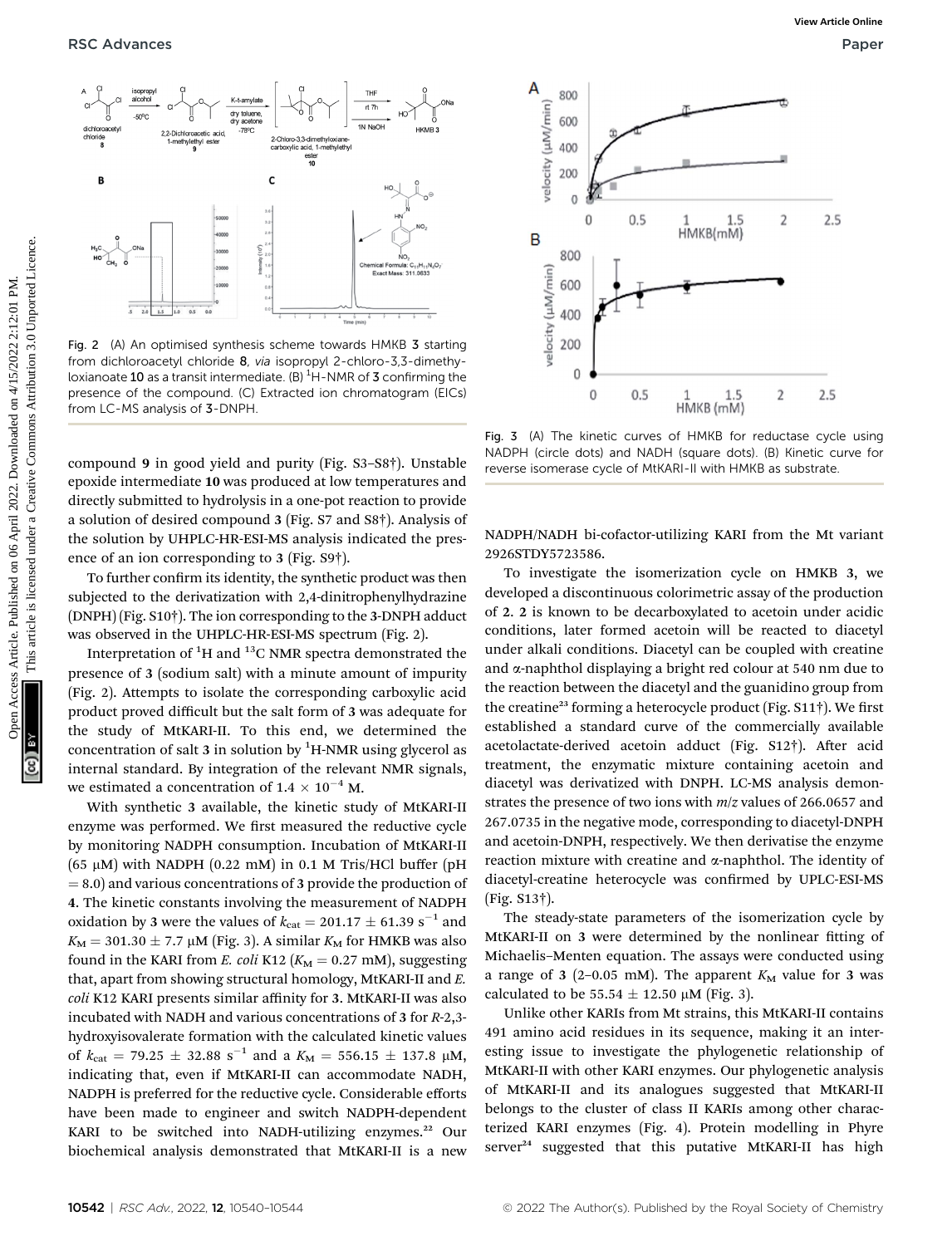

Fig. 4 Phylogenetic tree analysis. Maximum likelihood method and JTT matrix-based models were applied for the analysis.

structural homologue (100% confidence and 86% i.d.) (Fig. S8†) to the typical class II KARI from E. coli (PDB no. 1YRL) with the conserved amino acid residues.

### **Conclusions**

We have biochemically characterized a new class II KARI from a variant of Mt. Biochemical analysis indicated that this enzyme catalyses its native substrate acetolactate towards R-2,3-dihydroxyisovalerate. We also developed an optimised synthesis towards HMKB 3, which was shown to be the substrate for both isomerization and reduction reaction cycles of this MtKARI-II. Our data showed that MtKARI-II is an NADPH/NADH bicofactor utilizing enzyme, making it a potential candidate for use in metabolic engineering or industrial applications under anaerobic conditions.

## Conflicts of interest

The authors declare no conflicts of interest.

### Acknowledgements

This work received financial support from Biotechnology and Biological Sciences Research Council UK (A. V. and H. D., BB/ R50547X/1. S. W. and H. D. BB/R00479X/1 and BB/P00380X/1), Scottish Funding Council Covid 19 Grant extension and Bridging Fund (S. W. and H. D.); UKRI Covid-19 Extension Allocation Fund (S. W. and H. D.).

#### References

- 1 X. Lin, J. L. Kurz, K. M. Patel, S. J. Wun, M. W. Hussein, T. Lonhienne, P. N. West, R. P. McGeary, G. Schenk and L. W. Guddat, Chemistry, 2021, 9, 3130–3141.
- 2 Y. Lv, A. Kandale, S. J. Wun, R. P. McGeary, S. J. Williams, B. Kobe, V. Sieber, M. A. Schembri, G. Schenck and L. K. Guddat, FEBS J., 2016, 283, 1184–1196.
- 3 A. Christopoulos, M. W. Saif, E. G. Sarris and K. N. Syrigos, Clin. Respir. J., 2014, 8, 375–381.
- 4 A. Zumla, M. Raviglione, R. Hafner and C. F. von Reyn, N. Engl. J. Med., 2013, 368, 745–755.
- 5 C. Chen, T. Ko, K. Lin, B. Lin, C. Huang, C. Chiang and J. C. Horng, Sci. Rep., 2018, 8, 7176.
- 6 N. Pue and L. W. Guddat, Curr. Pharm. Des., 2014, 20, 740– 753.
- 7 V. Gedi and M. Yoon, FEBS J., 2012, 279, 946–963.
- 8 M. J. Yu, J. Wu and S. L. Chen, ChemBioChem, 2020, 3, 381– 391.
- 9 D. Lee, J. Hong and K. J. Kim, Int. J. Antimicrob. Agents, 2008, 31, 567–571.
- 10 T. M. Amorim Franco and J. S. Blanchard, Biochemistry, 2017, 44, 5849–5865.
- 11 C. Burke, K. A. Abrahams, E. J. Richardson, N. J. Loman, C. Alemparte, J. Lelievre and G. S. Besra, FASEB BioAdv., 2019, 4, 246–254.
- 12 T. Bayaraa, J. L. Kurz, K. M. Patel, W. M. Hussein, J. K. Bilyj, N. P. West, G. Schenk, R. P. McGeary and L. W. Guddat, Chem.–Eur. J., 2020, 26, 8958–8968.
- 13 (a) S. Brinkmann-Chen, T. Flock, J. K. B. Cahn, C. D. Snow, E. M. Brustad, J. A. McIntosh, P. Meinhold, L. Zhang and